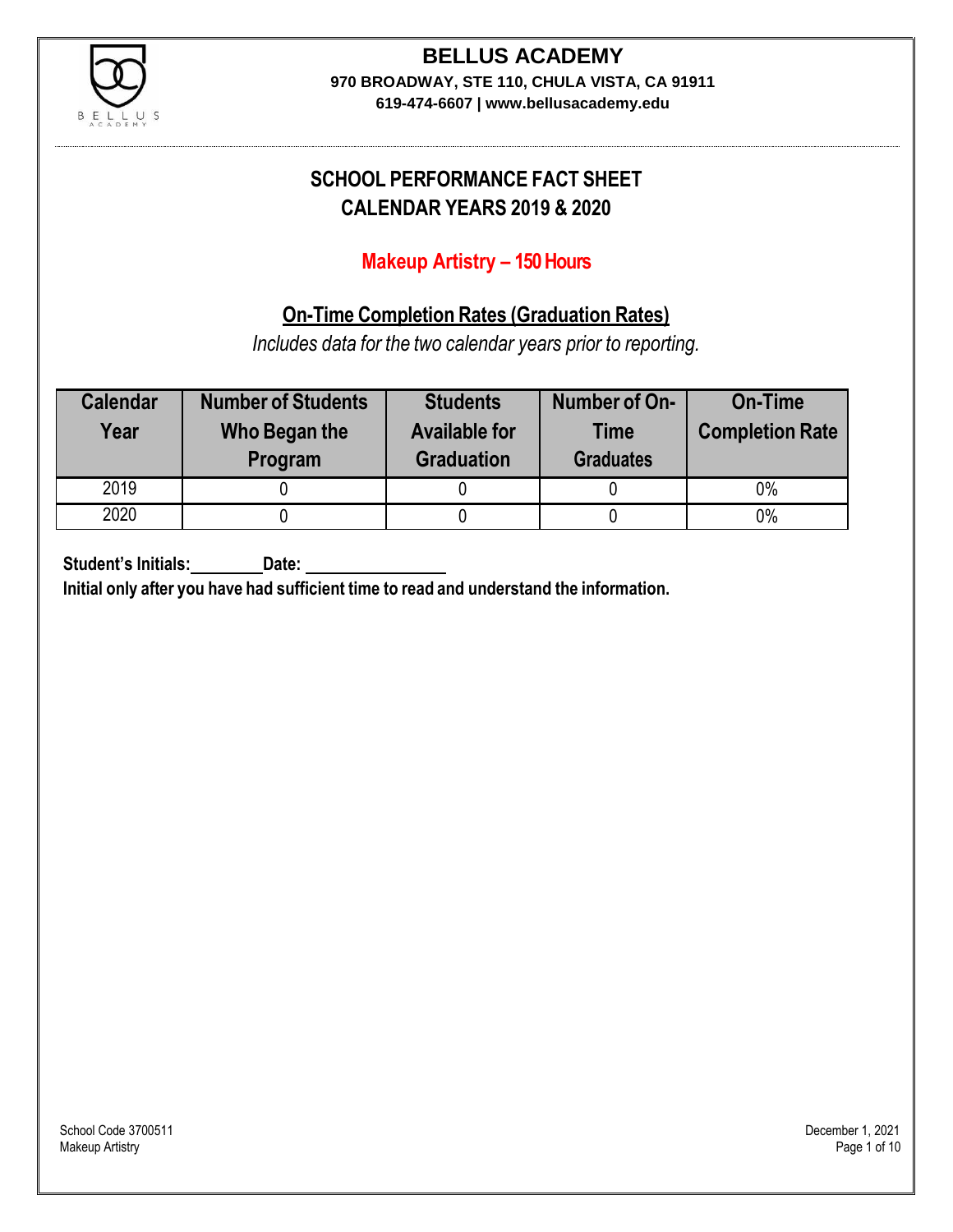

#### **Job Placement Rates** *(includes data for the two calendar years prior to reporting)*

| <b>Calendar</b> | <b>Number of</b>                                  | <b>Number of</b> | <b>Graduates</b>                          | <b>Graduates</b>                | <b>Placement Rate %</b>                |
|-----------------|---------------------------------------------------|------------------|-------------------------------------------|---------------------------------|----------------------------------------|
| Year            | <b>Students</b><br>Who<br><b>Began</b><br>Program | <b>Graduates</b> | <b>Available for</b><br><b>Employment</b> | Employed in the<br><b>Field</b> | <b>Employed in the</b><br><b>Field</b> |
| 2019            |                                                   |                  |                                           |                                 | $0\%$                                  |
| 2020            |                                                   |                  |                                           |                                 | 0%                                     |

You may obtain from the institution a list of the employment positions determined to be in the field for which a student received education and training by contacting the Admissions Representative at this institution.

#### **Gainfully Employed Categories** *(includes data for the two calendar years prior to reporting)*

| <b>Calendar Year</b> | <b>Graduate Employed</b><br>in the Field<br>20-29 Hours Per<br><b>Week</b> | <b>Graduates Employed in the</b><br>Field at Least 30 Hours Per<br><b>Week</b> | <b>Total Graduates</b><br><b>Employed in the</b><br><b>Field</b> |
|----------------------|----------------------------------------------------------------------------|--------------------------------------------------------------------------------|------------------------------------------------------------------|
| 2019                 |                                                                            |                                                                                |                                                                  |
| 2020                 |                                                                            |                                                                                |                                                                  |

### **Part-Time vs. Full-Time Employment**

#### **Single Position vs. Concurrent Aggregated Position**

| <b>Calendar Year</b> | <b>Graduates</b><br><b>Employed in the</b><br><b>Field in a Single</b><br><b>Position</b> | <b>Graduates Employed in the</b><br><b>Field in Concurrent</b><br><b>Aggregated Positions</b> | <b>Total Graduates</b><br><b>Employed in the</b><br><b>Field</b> |
|----------------------|-------------------------------------------------------------------------------------------|-----------------------------------------------------------------------------------------------|------------------------------------------------------------------|
| 2019                 |                                                                                           |                                                                                               |                                                                  |
| 2020                 |                                                                                           |                                                                                               |                                                                  |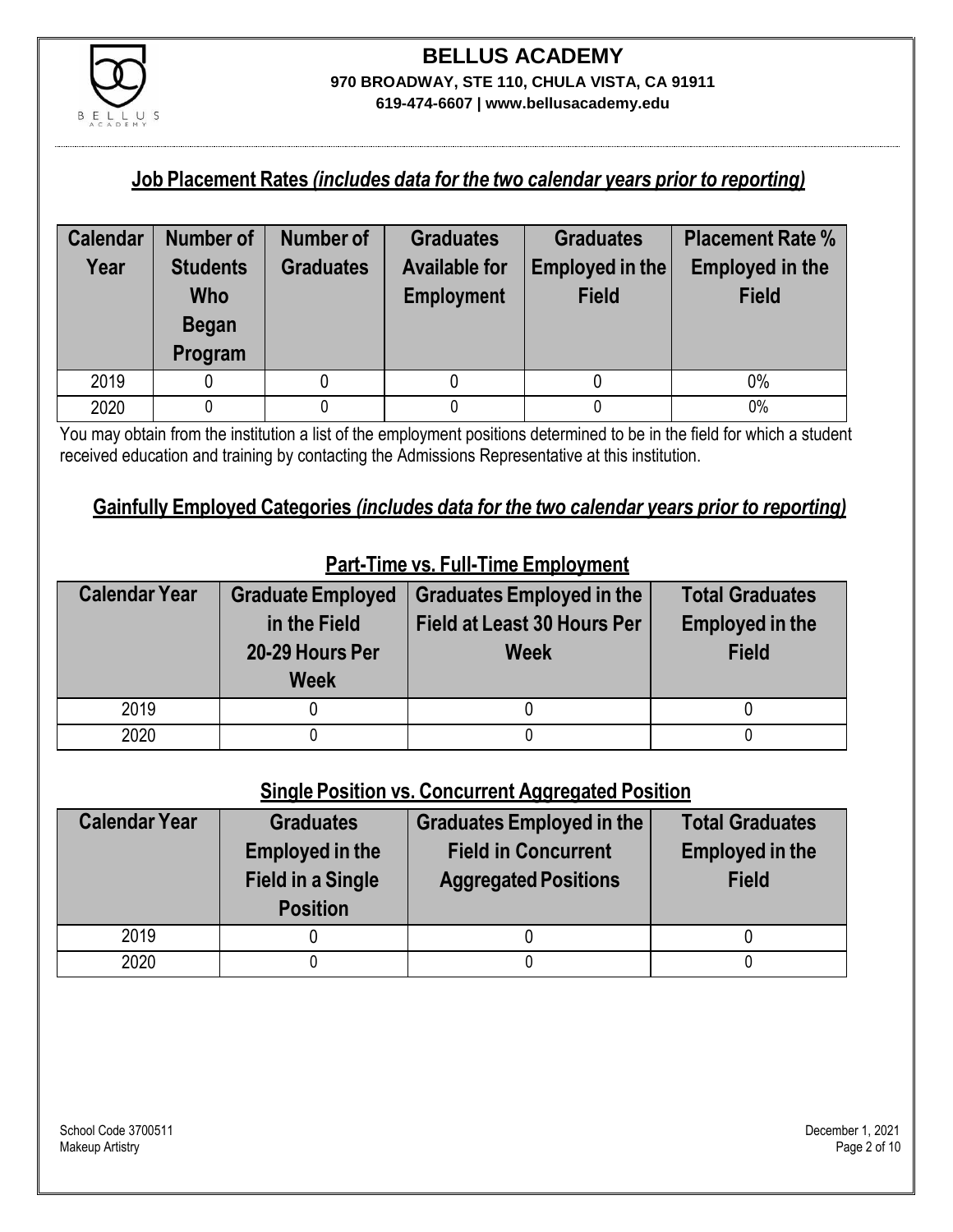

# **BELLUS ACADEMY 970 BROADWAY, STE 110, CHULA VISTA, CA 91911**

**619-474-6607 | www.bellusacademy.edu**

### **Self-Employed / Freelance Positions**

| <b>Calendar Year</b> | <b>Graduates Employed who are Self-</b> | <b>Total Graduates</b>       |
|----------------------|-----------------------------------------|------------------------------|
|                      | <b>Employed or Working Freelance</b>    | <b>Employed in the Field</b> |
| 2019                 |                                         |                              |
| 2020                 |                                         |                              |

### **InstitutionalEmployment**

| <b>Calendar Year</b> | <b>Graduates Employed in the Field who are</b><br><b>Employed by the Institution, an Employer</b><br>Owned by the Institution, or an Employer<br>who Shares Ownership with the<br>Institution. | <b>Total Graduates</b><br><b>Employed in the Field</b> |
|----------------------|------------------------------------------------------------------------------------------------------------------------------------------------------------------------------------------------|--------------------------------------------------------|
| 2019                 |                                                                                                                                                                                                |                                                        |
| 2020                 |                                                                                                                                                                                                |                                                        |

**Student's Initials: Date:**

**Initial only after you have had sufficient time to read and understand the information.**

This program may result in freelance or self-employment.

- The work available to graduates of this program is usually for freelance or self-employment.
- This type of work may not be consistent.
- The period of employment can range from one day to weeks to several months.
- Hours worked in a day or week may be more or less than the traditional 8 hour work day or 40 hour work week.
- You can expect to spend unpaid time expanding your networks, advertising, promoting your services, or honing your skills.
- Once graduates begin to work freelance or are self-employed, they will be asked to provide documentation that they are employed as such so that they may be counted as placed for our job placement records.
- Students initialing this disclosure understand that either a majority or all of this school's graduates are employed in this manner and understand what comprises this work style.

**Student's Initials: Date: Only initial after you have had sufficient time to read and understand the information.**

School Code 3700511 December 1, 2021 Makeup Artistry Page 3 of 10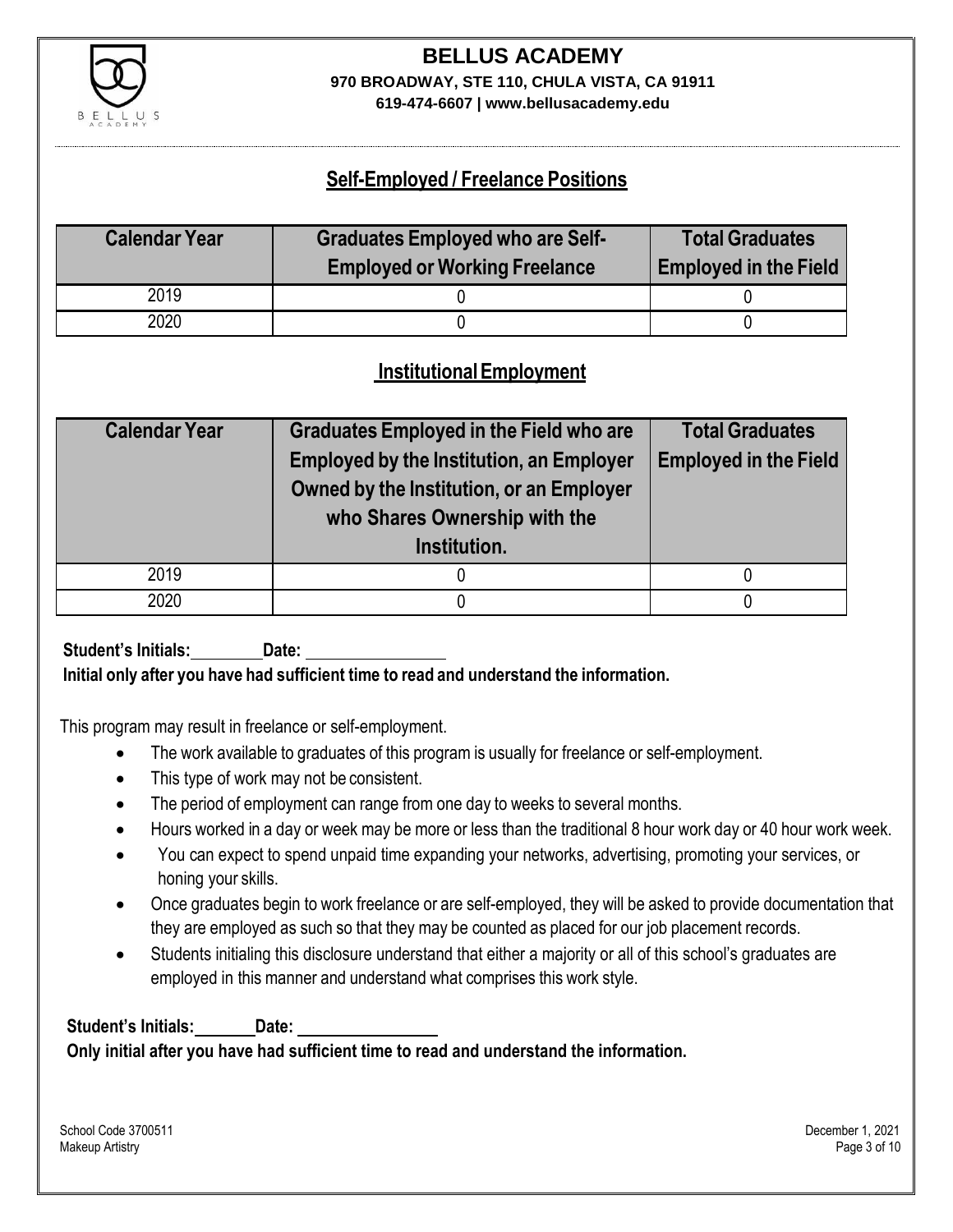

#### **License Examination Passage Rates** *(includes data for the two calendar years prior to reporting)*

| <b>Calendar</b><br>Year | <b>Number of</b><br><b>Graduates in</b><br><b>Calendar Year</b> | Number of<br><b>Graduates</b><br><b>Taking Exam</b> | <b>Who</b><br><b>Number</b><br><b>First</b><br><b>Passed</b><br><b>Available Exam</b><br>Exam | <b>Number Who</b><br><b>Failed First</b><br><b>Available</b><br><b>Exam</b> | <b>Passage</b><br><b>Rate</b> |
|-------------------------|-----------------------------------------------------------------|-----------------------------------------------------|-----------------------------------------------------------------------------------------------|-----------------------------------------------------------------------------|-------------------------------|
| 2019                    |                                                                 |                                                     |                                                                                               |                                                                             | 0%                            |
| 2020                    |                                                                 |                                                     |                                                                                               |                                                                             | 0%                            |

Licensure examination passage data is not available from the state agency administering the examination. We are unable to collect data from 0 graduates.

**Student's Initials: Date: Initial only after you have had sufficient time to read and understand the information.**

School Code 3700511 December 1, 2021<br>Makeup Artistry Page 4 of 10 Makeup Artistry Page 4 of 10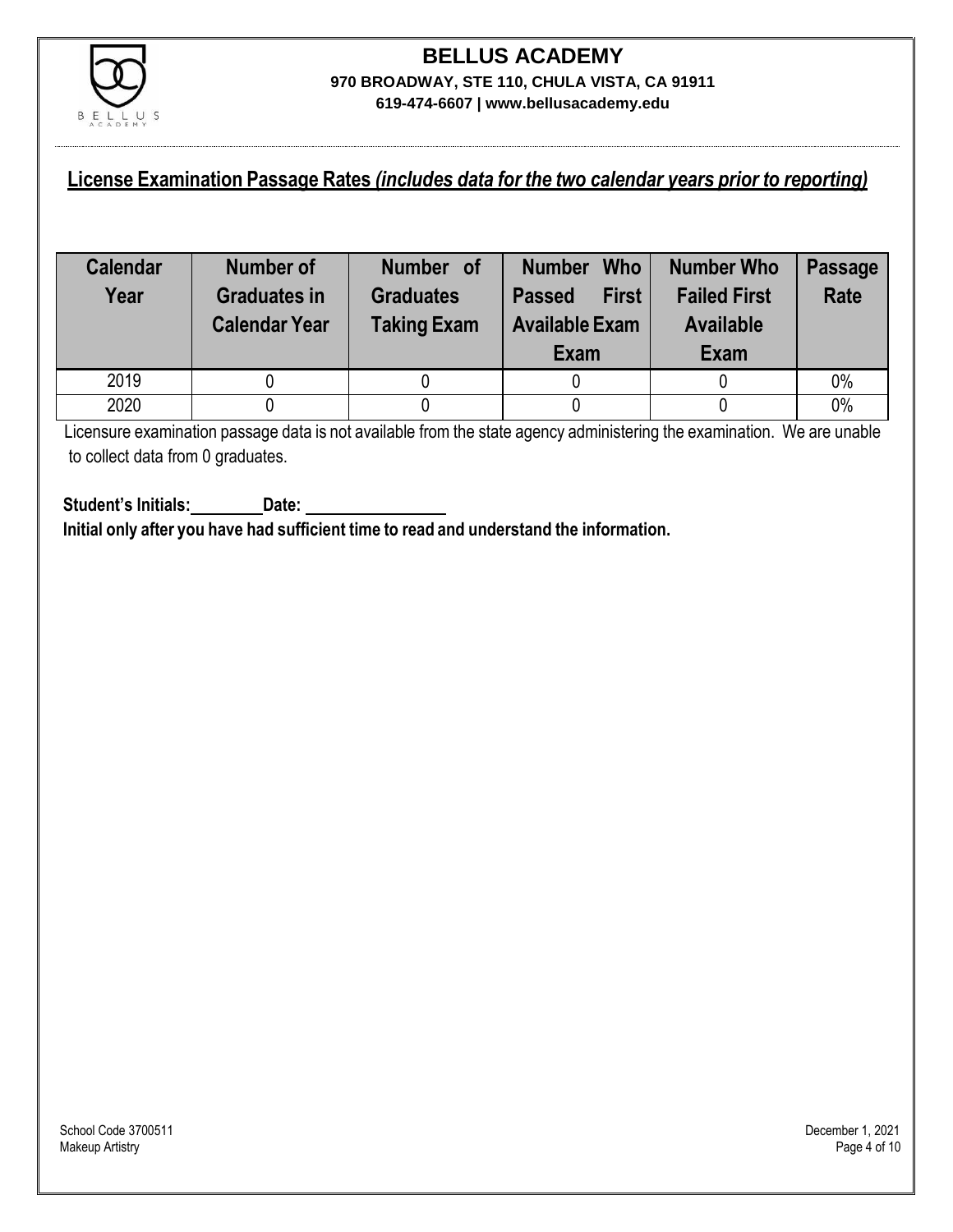

#### **Salary and Wage Information** *(includes data for the two calendar years prior to reporting)*

#### **Annual salary and wages reported for graduates employed in the field.**

| <b>Calendar</b> | <b>Graduates</b>     | <b>Graduates</b>   |                   |                   | $ $20,001 $ \$35,001 $ $40,001 $45,001 $ No Salary |
|-----------------|----------------------|--------------------|-------------------|-------------------|----------------------------------------------------|
| Year            | <b>Available for</b> | <b>Employed in</b> |                   |                   | <b>Information</b>                                 |
|                 | <b>Employment</b>    | <b>Field</b>       | \$25,000 \$40,000 | \$45,000 \$50,000 | <b>Reported</b>                                    |
| 2019            |                      |                    |                   |                   |                                                    |
| 2020            |                      |                    |                   |                   |                                                    |

A list of sources used to substantiate salary disclosures is available from the school. Wage and salary data was gathered using the following data: Graduate Employment verification. Additional wage and salary information may be found on the Bureau of Labor Statistics O\*Net websites for each discipline at:

Makeup Artistry

[http://www.careerinfonet.org/occ\\_rep.asp?optstatus=011000000&soccode=395091&id=1&nodeid=2&stfips=06&search](http://www.careerinfonet.org/occ_rep.asp?optstatus=011000000&soccode=395091&id=1&nodeid=2&stfips=06&search=Go)  $=$ Go

**Student's Initials: Date:**

**Initial only after you have had sufficient time to read and understand the information.**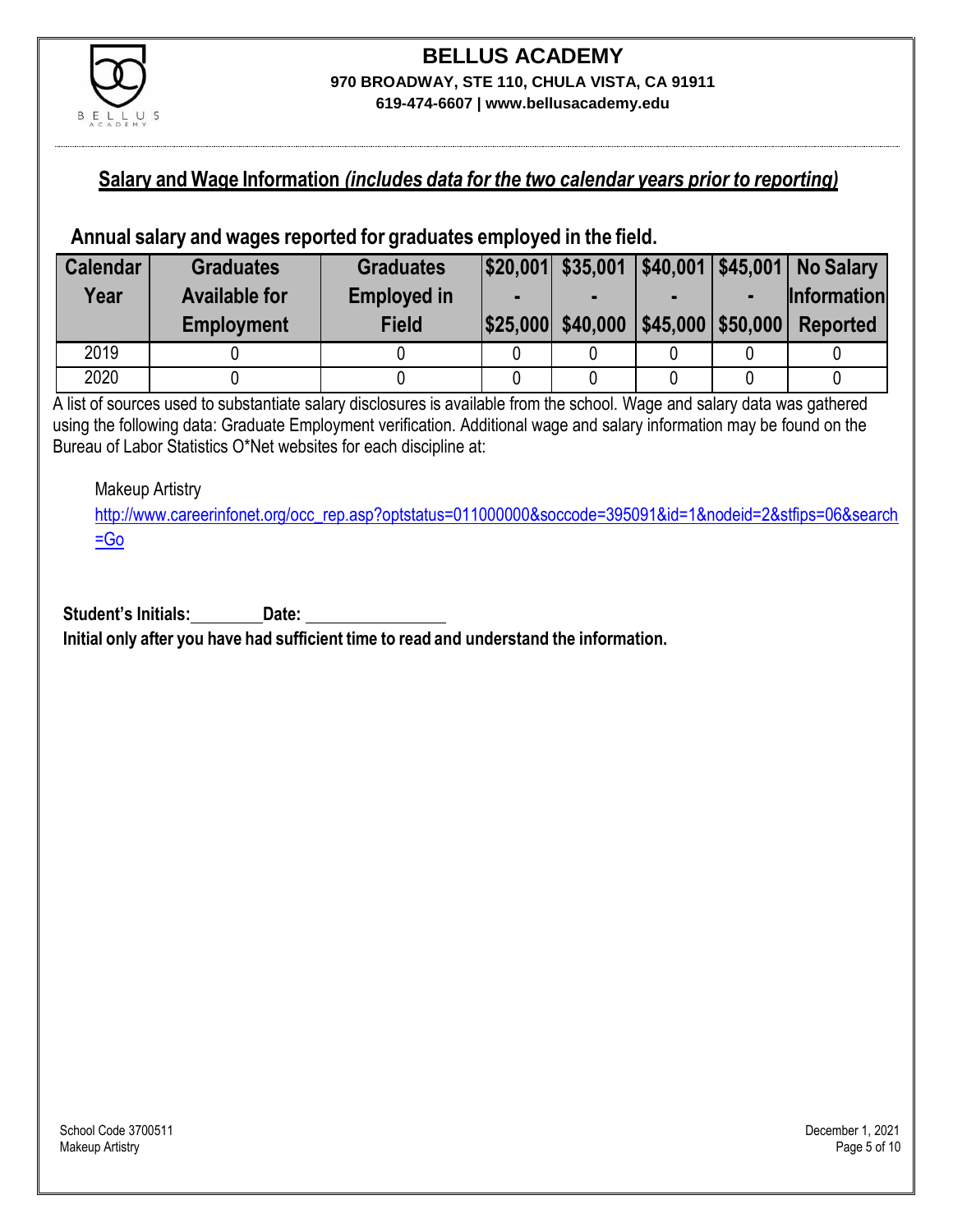

### **Cost of Educational Program**

Total charges for the program for students completing on time in 2019: **\$5,058**. Total charges may be higher for students that do not complete on time.

Total charges for the program for students completing on time in 2020: **\$5,224.** Total charges may be higher for students that do not complete on time.

**Student's Initials: Date: Initial only after you have had sufficient time to read and understand the information.**

### **Federal Student Loan Debt**

| <b>Calendar</b><br>Year(s) | Most recent three<br>year cohort default<br>rate, as reported by<br>the United State<br><b>Department of</b><br>Education. <sup>1</sup> | The percentage of<br>enrolled students<br>receiving federal<br>student loans to<br>pay for this<br>program. | The percentage of<br>graduates who<br>took out federal<br>student loans to<br>pay for this<br>program. | The average amount of<br>federal student loan<br>debt of graduates who<br>took out federal<br>student loans atthis<br>institution. |
|----------------------------|-----------------------------------------------------------------------------------------------------------------------------------------|-------------------------------------------------------------------------------------------------------------|--------------------------------------------------------------------------------------------------------|------------------------------------------------------------------------------------------------------------------------------------|
| 2019                       |                                                                                                                                         | $0\%$                                                                                                       | $0\%$                                                                                                  | \$5.403                                                                                                                            |
| 2020                       | 6.9                                                                                                                                     | $0\%$                                                                                                       | $0\%$                                                                                                  | \$4,090                                                                                                                            |

<sup>1</sup>The percentage of students who defaulted on their federal student loans is called the Cohort Default Rate (CDR). It shows the percentage of this school's students who were more than 270 days (9 months) behind on their federal student loans within three years of when the first payment was due. This is the most recent CDR reported by the U.S. Department of Education.

**Student's Initials: Date: Initial only after you have had sufficient time to read and understand the information.**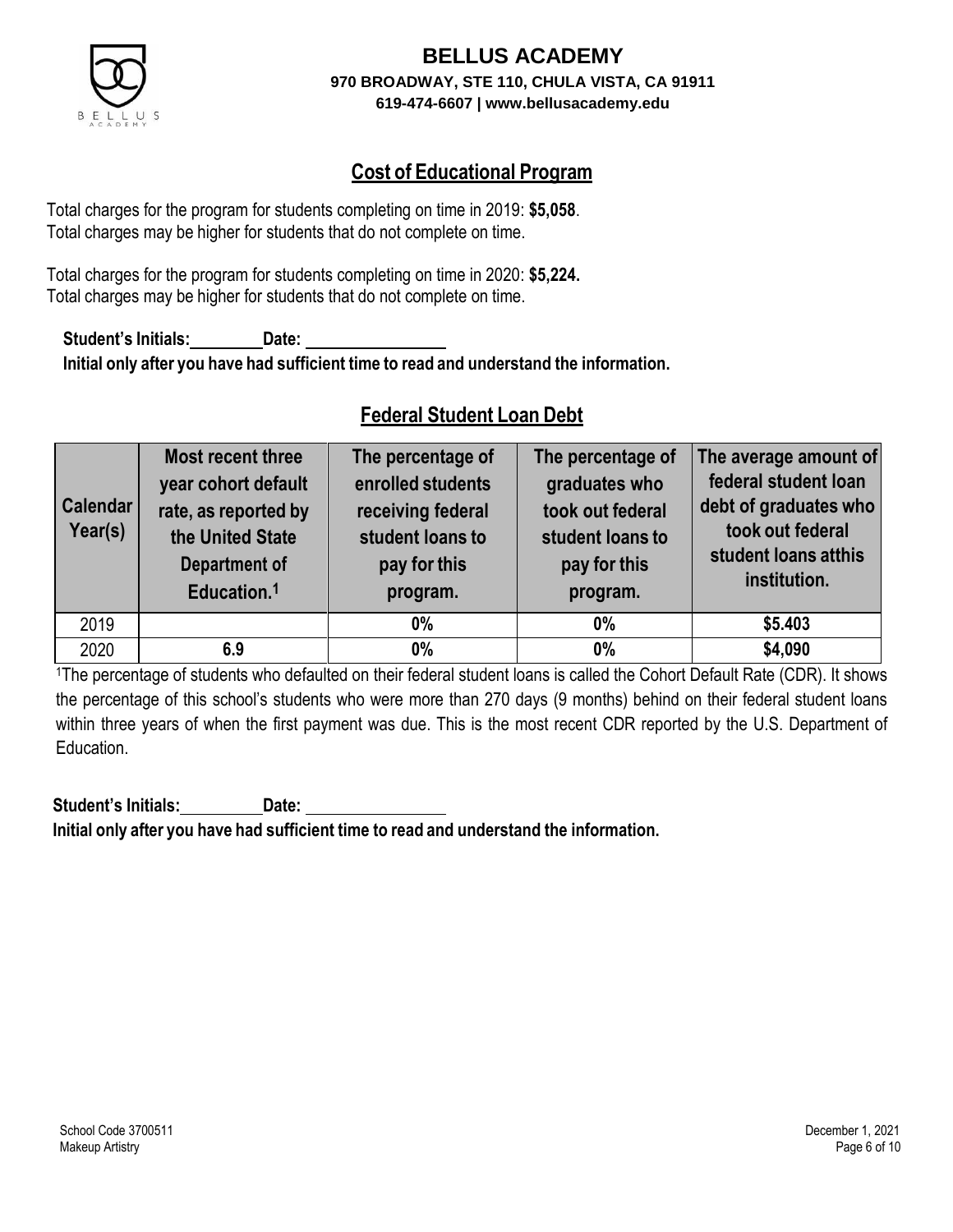

This fact sheet is filed with the Bureau for Private Postsecondary Education. Regardless of any information you may have relating to completion rates, placement rates, starting salaries, or license exam passage rates, this fact sheet contains the information as calculated pursuant to state law.

Any questions a student may have regarding this fact sheet that have not been satisfactorily answered by the institution may be directed to the Bureau for Private Postsecondary Education at 1747 N. Market Blvd, Suite 225, Sacramento, CA 95834, [www.bppe.ca.gov,](http://www.bppe.ca.gov/) toll-free telephone number (888) 370-7589 or by fax (916) 263-1897.

Student Name – Print

Student Signature Date Date

School Official Date Date Date Date Date Date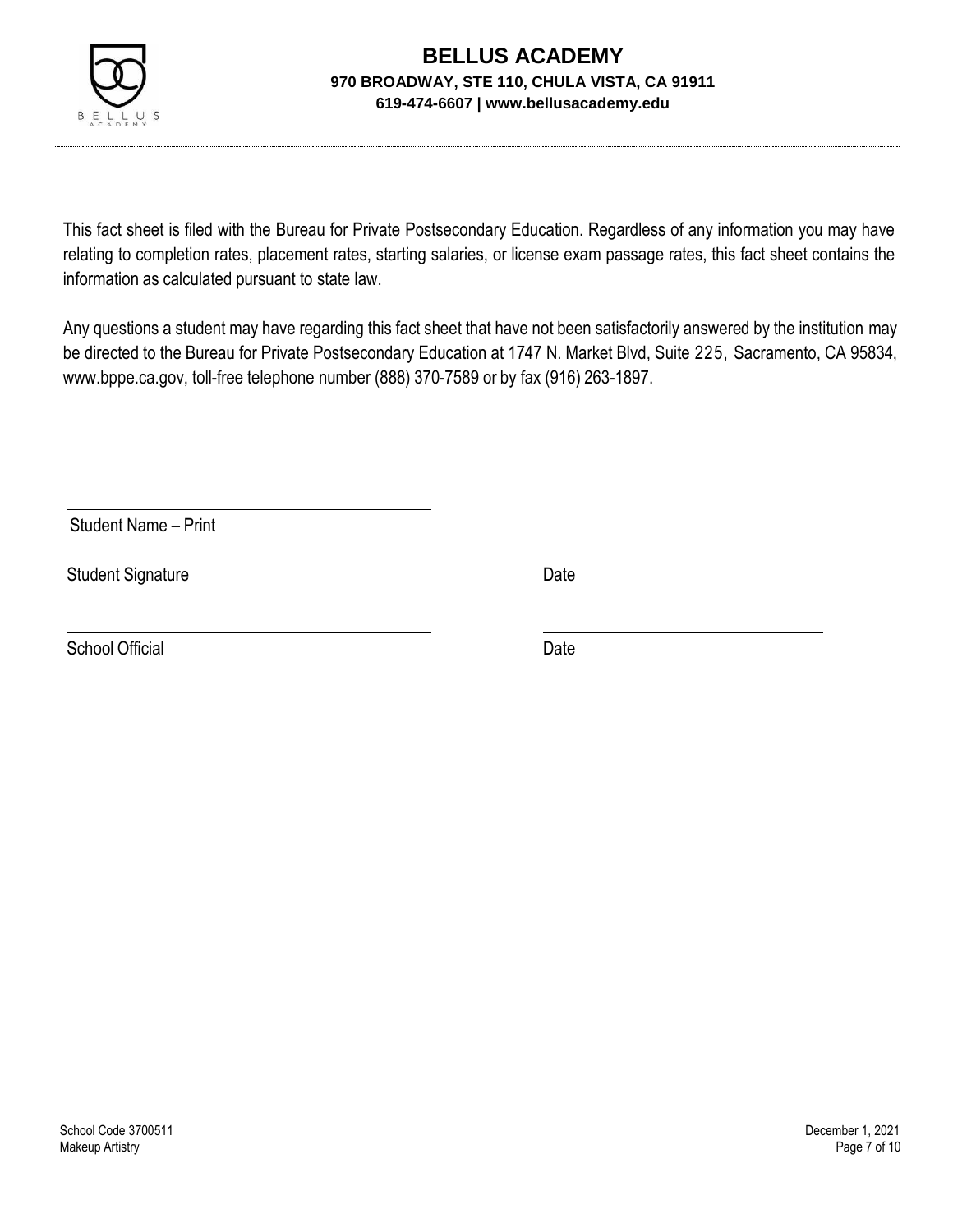

#### **BELLUS ACADEMY 970 BROADWAY, STE 110, CHULA VISTA, CA 91911**

#### **619-474-6607 | www.bellusacademy.edu**

### **Definitions**

- "Number of Students Who Began the Program" means the number of students who began a program who were scheduled to complete the program within 100% of the published program length within the reporting calendar year and excludes all students who cancelled during the cancellation period.
- "Students Available for Graduation" is the number of students who began the program minus the number of students who have died, been incarcerated, or been called to active military duty.
- "Number of On-time Graduates" is the number of students who completed the program within 100% of the published program length within the reporting calendar year.
- "On-time Completion Rate" is the number of on-time graduates divided by the number of students available for graduation.
- "150% Graduates" is the number of students who completed the program within 150% of the program length (includes on-time graduates).
- "150% Completion Rate" is the number of students who completed the program in the reported calendar year within 150% of the published program length, including on-time graduates, divided by the number of students available for graduation.
- "Graduates Available for Employment" means the number of graduates minus the number of graduates unavailable for employment.
- "Graduates Unavailable for Employment" means the graduates who, after graduation, die, become incarcerated, are called to active military duty, are international students that leave the United States or do not have a visa allowing employment in the United States, or are continuing their education in an accredited or bureau-approved postsecondary institution.
- "Graduates Employed in the Field" means graduates who beginning within six months after a student completes the applicable educational program are gainfully employed, whose employment has been reported, and for whom the institution has documented verification of employment. For occupations for which the state requires passing an examination, the six months period begins after the announcement of the examination results for the first examination available after a student completes an applicable educational program.
- "Placement Rate Employed in the Field" is calculated by dividing the number of graduates gainfully employed in the field by the number of graduates available for employment.
- "Number of Graduates Taking Exam" is the number of graduates who took the first available exam in the reported calendar year.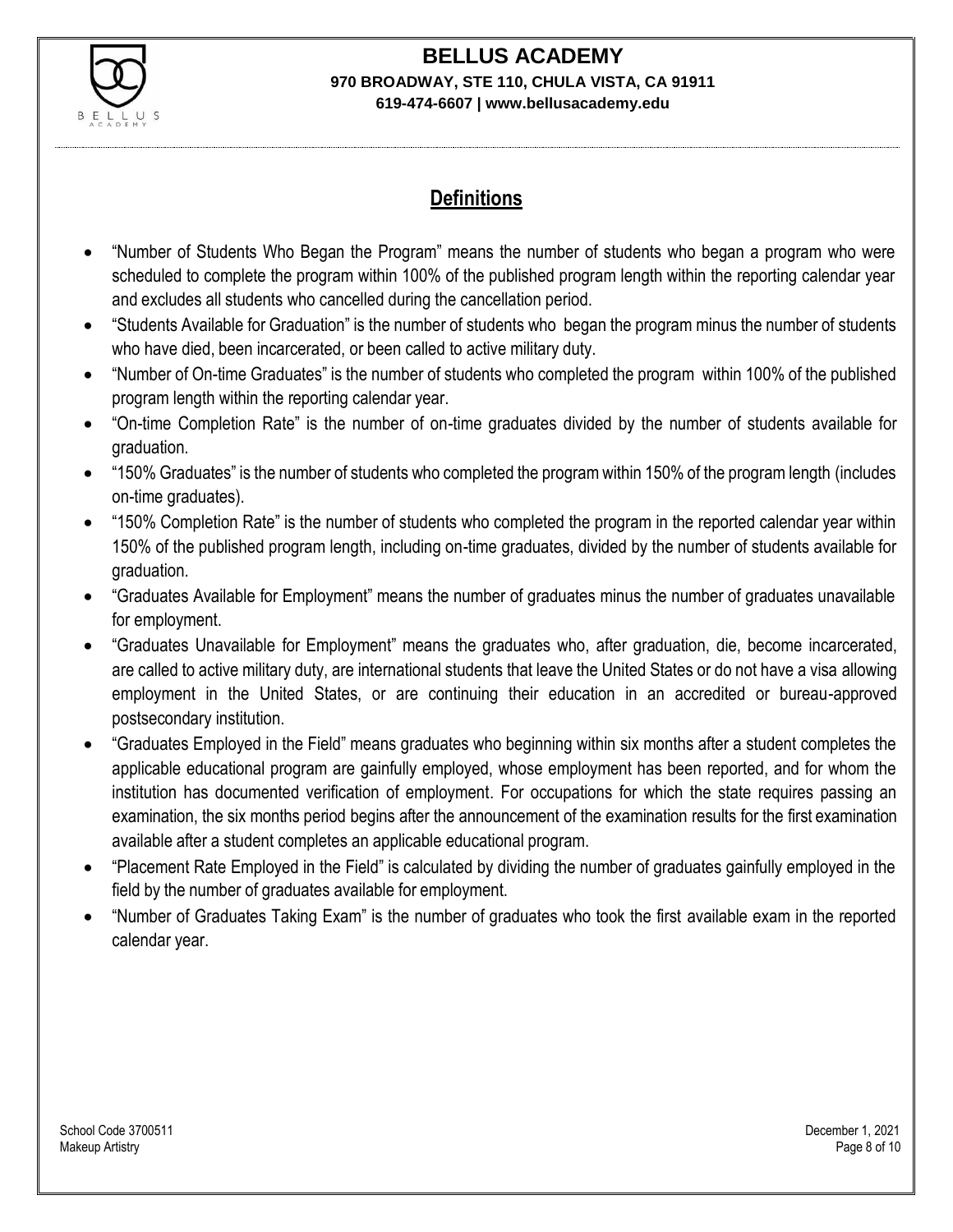

- "First Available Exam Date" is the date for the first available exam after a student completed a program.
- "Passage Rate" is calculated by dividing the number of graduates who passed the exam by the number of graduates who took the reported licensing exam.
- "Number Who Passed First Available Exam" is the number of graduates who took and passed the first available licensing exam after completing the program.
- "Salary" is as reported by graduate or graduate's employer.
- "No Salary Information Reported" is the number of graduates for whom, after making reasonable attempts, the school was not able to obtain salary information.